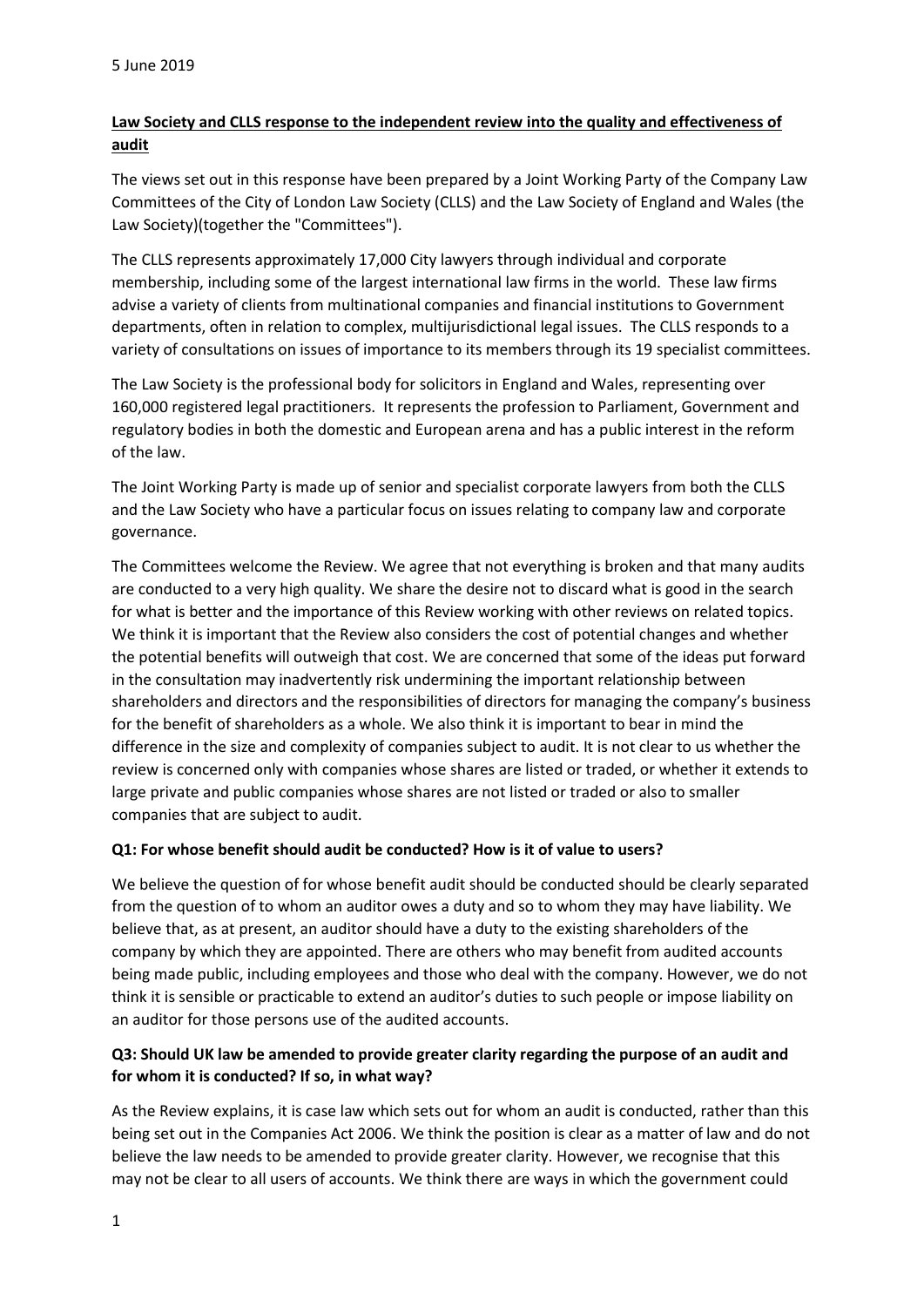make the present position clear to users of accounts without changing the law. For example, a regulator could make this clear by way of a code or guidelines.

#### **Q4: Do respondents consider there is an expectation gap?**

Yes, we do consider there is an expectation gap. We are concerned that some public comments suggest that a company which has audited accounts should never become insolvent and that the fact that it has done so inevitably indicates a failure by the directors or auditors or both to meet their responsibilities, without any investigation as to whether they have met the relevant requirements and standards of care. It will never be possible to achieve a situation where no company with audited accounts becomes insolvent and it needs to be made clearer to the public that a company whose accounts have been audited may still become insolvent. We suggest it would be worth considering a statement in the accounts that the preparation of accounts and their audit is not (and cannot be) a guarantee that the company will continue to be viable business.

### **Q12: Should directors make a more explicit statement in respect of risk management and internal controls? If so, should such a statement be subject to audit?**

We are not clear whether it is proposed that all companies that are required to prepare accounts should have to make such a statement or only a subset of those companies (and, if so, which). We are also not clear whether the intention is that any such requirement would apply to all directors or only some of them (and, if so, which). As the Review knows, Provision 29 of the UK Corporate Governance Code 2018 says "The board should monitor the company's risk management and internal control systems and, at least annually, carry out a review of their effectiveness and report on that review in the annual report. The monitoring and review should cover all material controls, including financial, operational and compliance controls." The company's corporate governance report should state if the company has complied and, if it has not, should explain the position.

We are not clear if what is being suggested is something similar to the requirements of the Sarbanes-Oxley Act of 2002 ("**SOX**"). This includes a requirement to define and place responsibility for the company's financial statements with the CEO and CFO, requiring public companies to include in their annual reports a report of management on the company's internal controls over financial reporting. The report is required to include (i) a statement of management's responsibility for establishing and maintaining adequate internal control over financial reporting for the company; (ii) management's assessment of the effectiveness of the company's internal control over financial reporting; (iii) a statement identifying the framework used by management to evaluate the effectiveness of the company's internal control over financial reporting; and (iv) a statement by the company's auditors that they have issued an attestation report on management's assessment of the company's internal control over financial reporting (the "Section 404(b) requirement"). Alongside the requirement for management to issue this report, SOX introduced stiff penalties for executive officers who falsely issue such certifications.

Those provisions of SOX placing liability for the financial statements and related internal controls on the executives (as opposed to the board as a whole) raise significant concerns about collective board responsibility for the company's accounts and reports. Any reform which introduces an enforcement regime which treats certain members of the board differently from others and holds them to different standards risks undermining the principle of collective board responsibility and thereby potentially weakening, rather than strengthening, good corporate governance. It is also worth noting that, although in the UK the CEO and CFO are typically board members, this is less commonly the case in the US and this distinction should be kept in mind when comparing the UK and US regimes.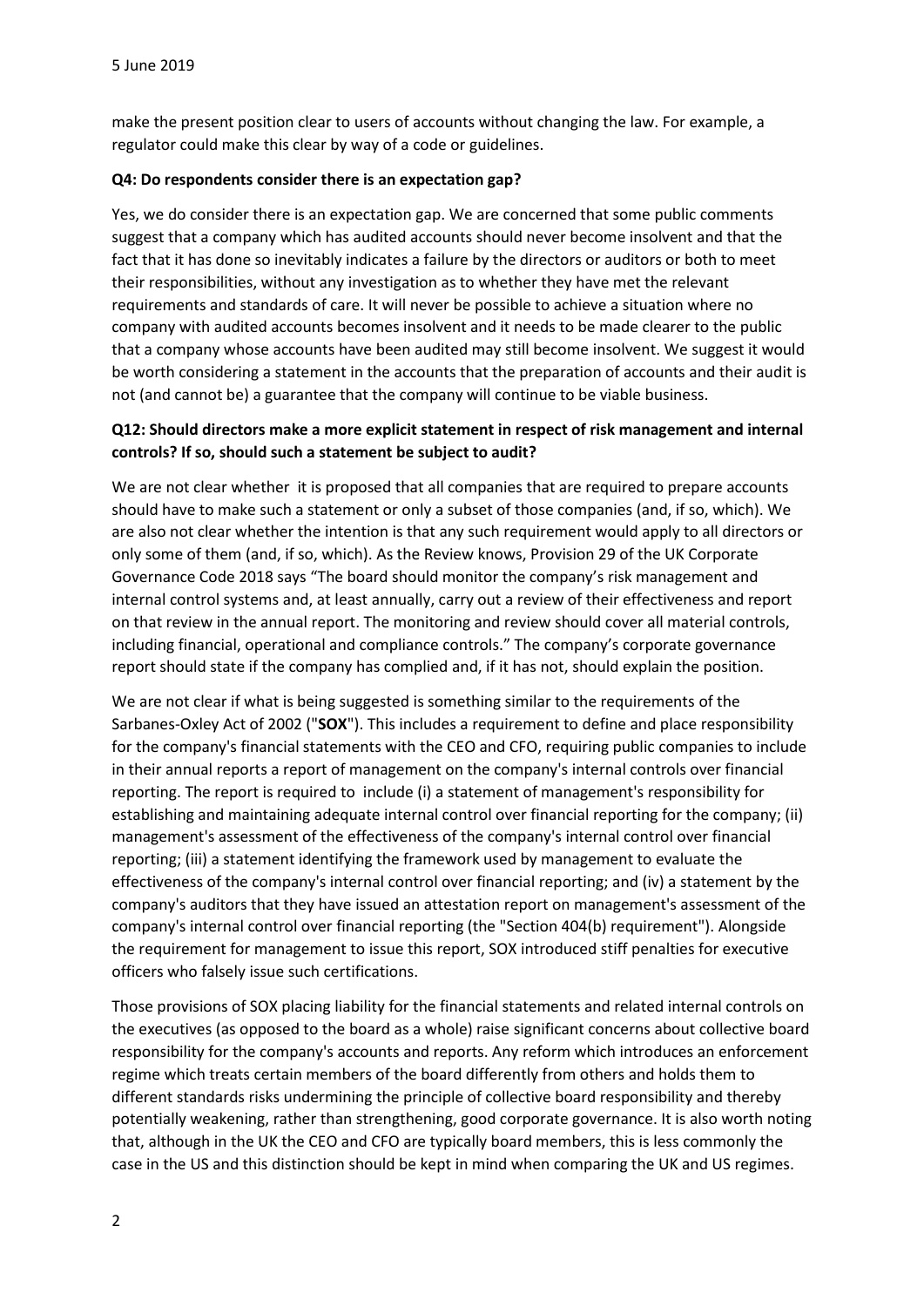It is also important to recognise the costs and regulatory burden that the SOX regime placed on small business, which ultimately led to the introduction of the Jumpstart Our Business StartUps (JOBS) Act in 2012 to alleviate some of this burden. In particular, the JOBS Act reduced the number of companies subject to the Section 404(b) requirement by establishing a new class of issuer called the emerging growth company ("**EGC**"). Under the JOBS Act, certain regulatory requirements are phased in for EGCs during a five-year period, giving these newly public companies time to develop before subjecting them to the full burden and cost of SOX compliance.

When the requirement for CEO and CFO certifications was first introduced as part of SOX, many CEOs and CFOs sought independent legal advice on the robustness of the internal controls systems they had put in place in order to provide them with additional comfort in the context of providing the required certifications. Similarly, the need to formalise many internal policies before the auditors were prepared to issue their report on the company's internal control systems was seen as particularly burdensome, especially for smaller issuers.

We are firmly of the view that any changes to the current regime must be both proportionate and risk-based, having regard to the size and resources of those being regulated. Equally, it is important to consider whether adopting aspects of the SOX regime would in fact improve auditing standards and accountability in a meaningful way rather than simply resulting in greater costs and administrative burden.

If companies or directors are required to make a public statement without the wording of that statement being prescribed, we wonder if there is a risk that the statement made will be anodyne. If Guidance is to be given about the sorts of things that the board should consider when making a statement it would be important that there should not be a "one size fits all" approach, in view of the different sizes of companies that could be subject to the requirement.

# **Q15: Is the current regulatory framework relating to going concern fit for purpose (including company law and accounting standards)? Q16: Should there be greater transparency regarding identified "events or conditions that may cast significant doubt on the entity's ability to continue as a going concern"?**

The Companies Act 2006 does not set out a test of going concern. Listed companies are required by LR9.8.6 (3) to include a statement by the directors on the appropriateness of adopting the going concern basis of accounting in their financial statements. We do not comment on the accounting standard requirements. We note the FRC is consulting on a revised ISA on Going Concern and we welcome the focus there on enhanced challenge and reporting by auditors of the management's assessment of going concern, which should give greater assurance on this matter. As explained before, we think there is a misapprehension by some members of the public that if accounts have been prepared on a going concern basis the company will not become insolvent before the next accounts are prepared.

The FRC Guidance on the Going Concern Basis of Accounting and Reporting on Solvency and Liquidity Risks (April 2016) sets out helpful guidance for companies as to what they should consider. Companies required to prepare a strategic report must include information about the company's principal risks. There are also provisions in the UK Corporate Governance Code requiring (on a comply or explain basis) a company subject to the Code to describe its principal risks in the annual report, what procedures are in place to identify emerging risks, and an explanation of how these are being managed or mitigated. The Code also requires the board to: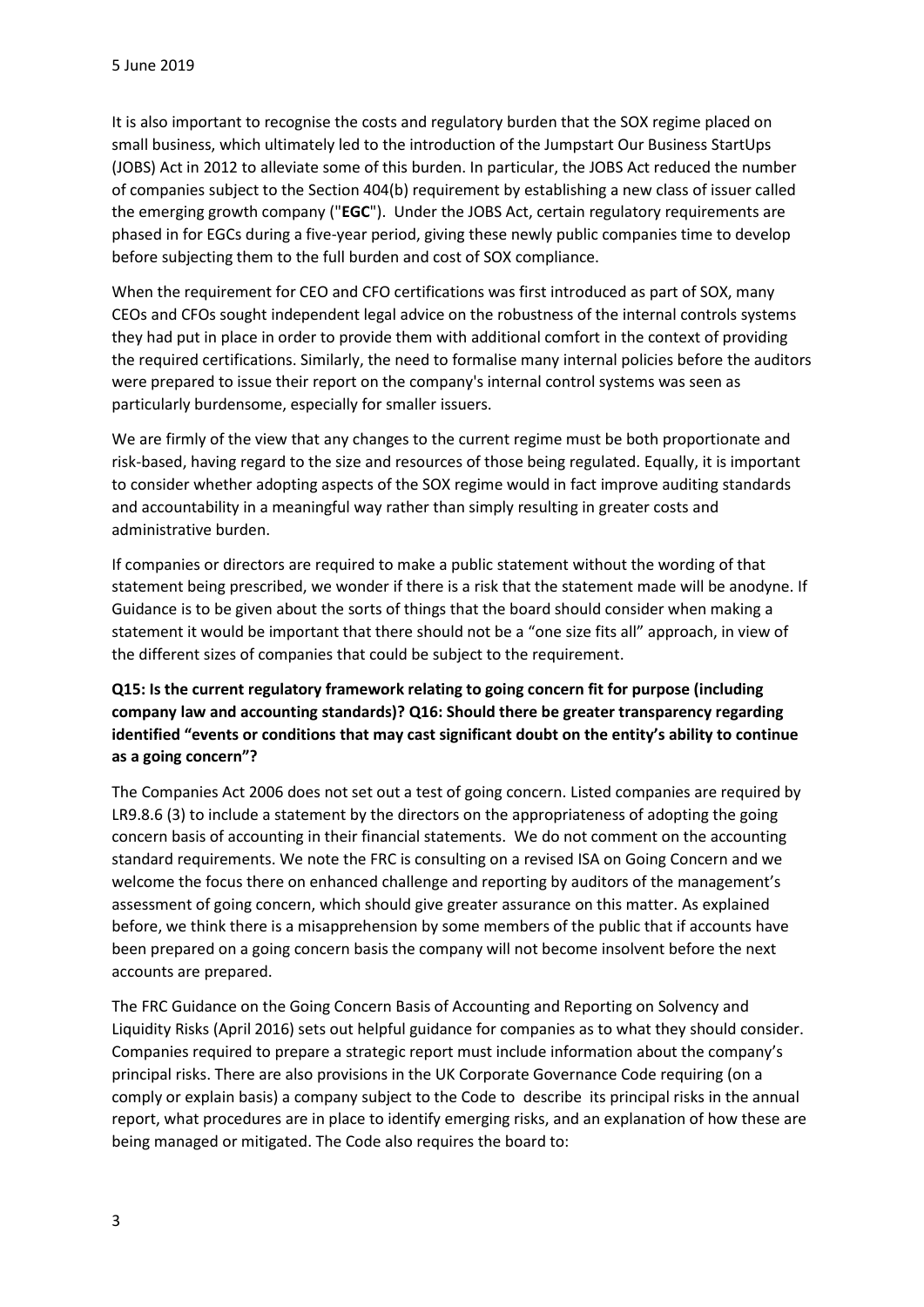(i) state whether it considers it appropriate to adopt the going concern basis of accounting, and identify any material uncertainties to the company's ability to continue to do so over a period of at least twelve months from the date of approval of the financial statements;

(ii) explain in the annual report how it has assessed the prospects of the company, over what period it has done so and why it considers that period to be appropriate;

(iii) state whether it has a reasonable expectation that the company will be able to continue in operation and meet its liabilities as they fall due over the period of their assessment, drawing attention to any qualifications or assumptions as necessary.

Under FRS 102, when management is aware, in making its going concern assessment, of **material**  uncertainties related to events or conditions that cast significant doubt upon the entity's ability to continue as a going concern, the entity shall disclose those uncertainties

We are not convinced that a requirement for a separate statement on events or conditions that may cast significant doubt on the entity's ability to continue as a going concern if such uncertainties are not material will drive higher standards or result in better disclosures.

### **Q17: Should directors make a statement about the sustainability of the entity's business model beyond that already provided in the viability statement?**

We are concerned that a requirement to make a statement about the sustainability of the entity's business model beyond that provided in the viability statement would not be clear. The word "sustainability" is very vague and companies would not be clear as to the period by reference to which they would need to judge this. The Companies Act 2006 (s414C) requires a strategic report to describe the principal risks and uncertainties facing the company. We consider that this and the viability statement, when read together, should provide sufficient information if done well. We note that the FRC is reviewing viability reporting and think it would be premature to come to a conclusion before that review has finished.

# **Q29: What role should auditors play in determining whether the directors are complying with relevant laws and regulations, including with respect to matters of capital maintenance? Is it appropriate to distinguish between matters which may materially affect the financial statements and other matters?**

We recognise that the obligations on companies to prepare accounts are a mixture of company law and accounting standards, as are the requirements relating to what is a distributable profit. We think questions of capital maintenance are a matter purely of law. We do not think auditors are best placed to determine matters of law and, in many cases, they will need to liaise with lawyers to reach a view on a question relating to accounts or distributable profits which involve a question of law and accounting standards. As the directors are responsible for preparing the accounts and for making decisions about payments out of distributable profits or which might arguably involve questions of capital maintenance, it is important that the directors should be able to take advice from whichever adviser(s) they think appropriate.

We welcome the Government's statement that it plans to review the approach to payment of dividends and making distributions. We do not think it is helpful to have statutory provisions which mean there is a need for technical guidance on distributable profits. We consider that the fact that the statutory provisions on distributable profits also require 170 pages of technical guidance, some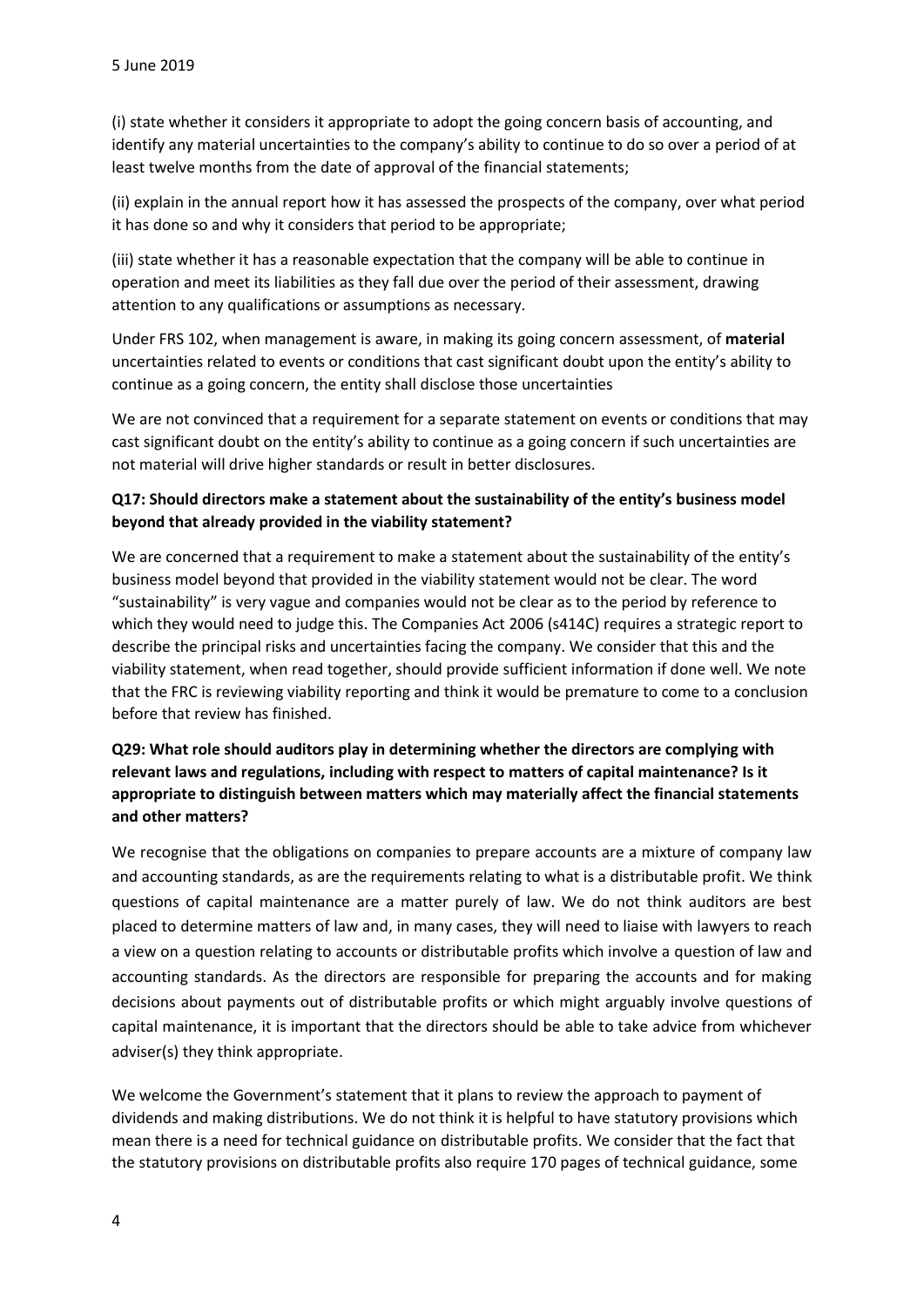of the statements in which has given rise to technical disagreements between the Institutes of Accountants and the Committees demonstrates that it would be helpful for the Government's proposed review to consider whether this could be simplified.

The current requirements combine statutory requirements with common law principles that are less well understood. The statutory requirements apply a purely balance sheet test that has regard only to the distributable reserves of the company making the distribution (and not to other group companies). There is no explicit statutory requirement as part of the provisions on making distributions to consider cash flow solvency, although the director's duty to promote the company's success will require them to consider the effect of the dividend on the company's ability to pay its debts. Insolvency law is also relevant as a dividend may be a transaction at an undervalue that is voidable under s238 Insolvency Act 1986 and may also be a transaction defrauding creditors under s423 Insolvency Act if the transaction is entered into to prejudice the interests of someone with a claim against the company or who may make a claim.

Where an auditor identifies something which they think is a problem as a matter of law, we think the right approach is to raise it with the company so the company can decide whether to take separate advice on it.

# **Q30: Does a perceived inconsistency between company law and accounting standards as regards distributable reserves inhibit auditors from meeting public expectations? How might greater clarity be achieved?**

We think a problem arises because there are different views as to what is the correct interpretation of the law. As set out above, a system for determining whether profits are to be treated as realised or not that is so complex and lengthy is not helpful for companies wishing to determine their distributable profits (or for their advisers). However, this is a different question from whether companies are required to state their distributable profits or not in their accounts.

### **Q31: Should distributable and non-distributable reserves be required to be disclosed in the audited financial statements?**

Our view is that the Companies Act 2006 does not require a company to state its distributable profits or reserves as a separate line item in its accounts, although we note that there have been opposing views on this point (in particular opinions from George Bompas QC and Martin Moore QC in 2015).

We note that the Financial Reporting Lab produced a helpful report in November 2017 on Disclosure of dividends – policy and practice. We think that better implementation of the suggestions made in this report would be helpful as it concentrates on the company's dividend policy, what is done in practice to achieve it and the associated risks and constraints.

A company may only make distributions from its profits available for distribution. This is determined by reference to that individual company's accounts. Even if a parent company has subsidiaries that have profits available for distribution by those subsidiaries, those profits do not become available to the parent company until after a dividend has been made to that company. We think that, if there is a desire to know not only the profits available for distribution by the parent company of a group as shown in its individual accounts but also to have information in the consolidated accounts about the distributable profits available to the parent and its subsidiaries, there would be some challenges in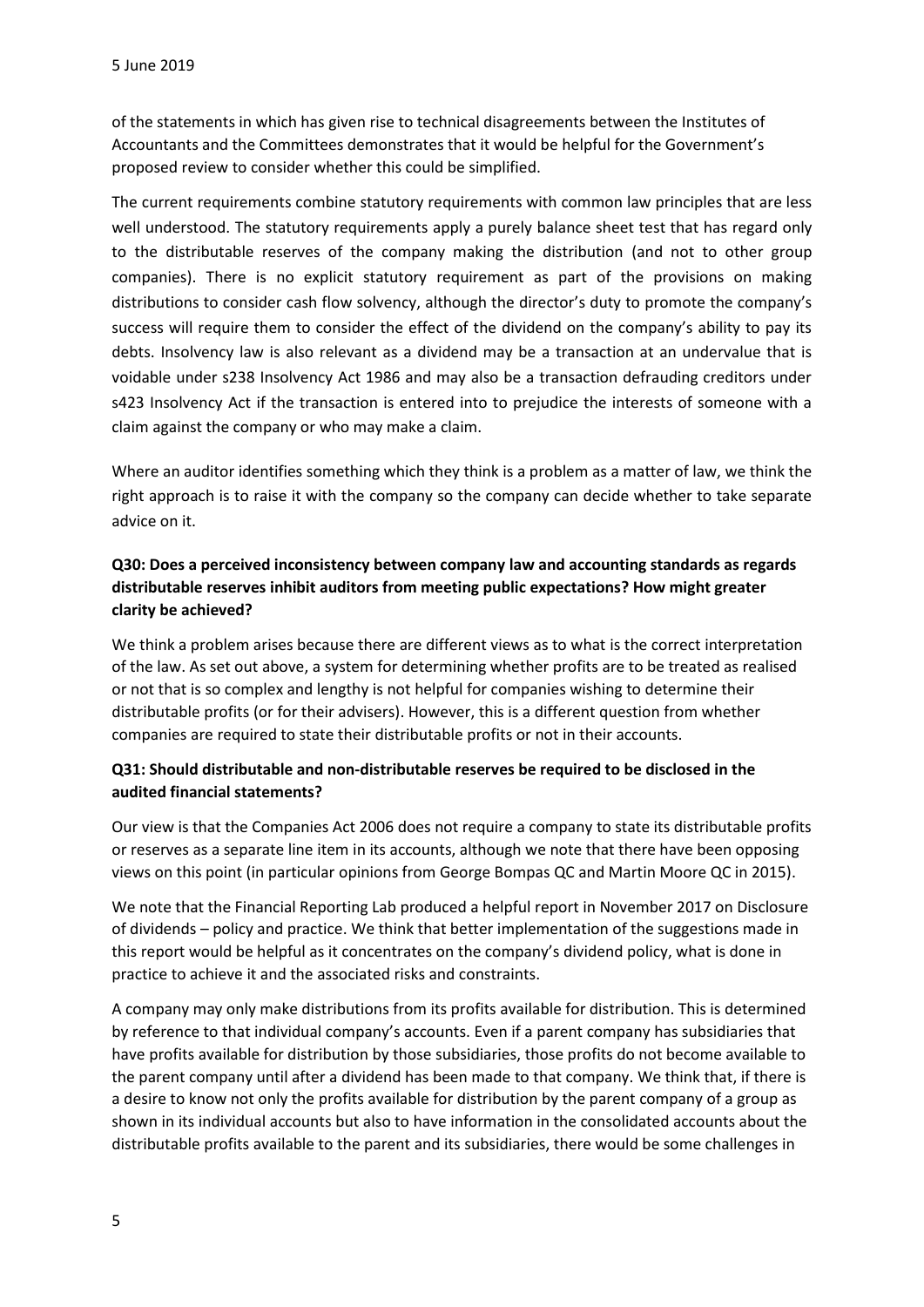determining this information and presenting it in a way that is not misleading as to the availability of the distributable profits to the parent company.

We think that some companies may have difficulties in giving precise details of their distributable and non-distributable reserves. It may be easier for them to make a statement that they have distributable reserves of "at least" a stated level. However, the amount of distributable reserves and non-distributable reserves may change (positively or negatively) because of events (which may or may not be within the company's control) and so information at a particular date may not be helpful. To comply with their duties as directors and to ensure the company does not make an unlawful return of capital at common law, the directors have to have regard to the position at the time they propose to make the dividend or other distribution and not just rely on the level of distributable reserves as at the last accounts date. Therefore we think that including a distributable reserves figure on the accounts might, without some further explanation, lead investors to expect a future level of dividends which the directors might decide is not appropriate. We therefore prefer the Financial Reporting Lab approach to this topic.

### **Q33: Should there be more open dialogue between the auditor and the users of their reports? For example, might an annual assurance meeting open to all stakeholders prove valuable?**

The UK Corporate Governance Code 2018 includes a provision for the boards of listed companies to understand the views of their key stakeholders. This is a new provision and should give key stakeholders an opportunity to raise any concerns they have, including about the audit process, with the board. We think it is more appropriate for stakeholders to raise concerns with the directors directly. We also think that the annual general meeting of shareholders is the appropriate place for discussion about the audit report.

### **Q42: Should company law make auditors potentially liable, or otherwise accountable, to all stakeholders who reasonably rely on their audit work and their published auditor's report?**

No, we do not think it would be appropriate to make auditors potentially liable or otherwise accountable to all stakeholders who reasonably rely on their audit work and their published auditor's report. The number of stakeholders who might come into this category is very high and the purposes for which they may rely on the auditor's report may be very different. The auditor will not know the identity of all these stakeholders or the purposes for which they will use the auditor's report. If liability were extended in this way, it seems unlikely that auditors would be able to obtain insurance against the potential liability for a reasonable premium. If auditors are unable to obtain insurance at a reasonable premium the cost of audit could become very high and some audit firms might be driven out of the market, so reducing choice for companies.

Arguments about the persons to whom an auditor should owe a duty of care were considered in the case of Caparo Industries plc v Dickman and we do not think it is appropriate to change the approach taken there. We think it is only appropriate to impose accountability on an auditor where there is sufficient proximity between the auditor and the person to whom it is potentially liable ie the existing shareholders of the company for the purpose of performing their supervisory rights as shareholders. An auditor may also agree to owe a duty of care to others. Third party stakeholders dealing with the company can protect themselves by contract eg by requiring the company to warrant to them that the audited accounts are accurate. Other stakeholders such as employees and pensioners are protected in other ways by legislation.

The question of to whom auditors should owe a duty of care was also looked at as part of the consultation that preceded the Companies Act 2006. This was coupled with a consultation on the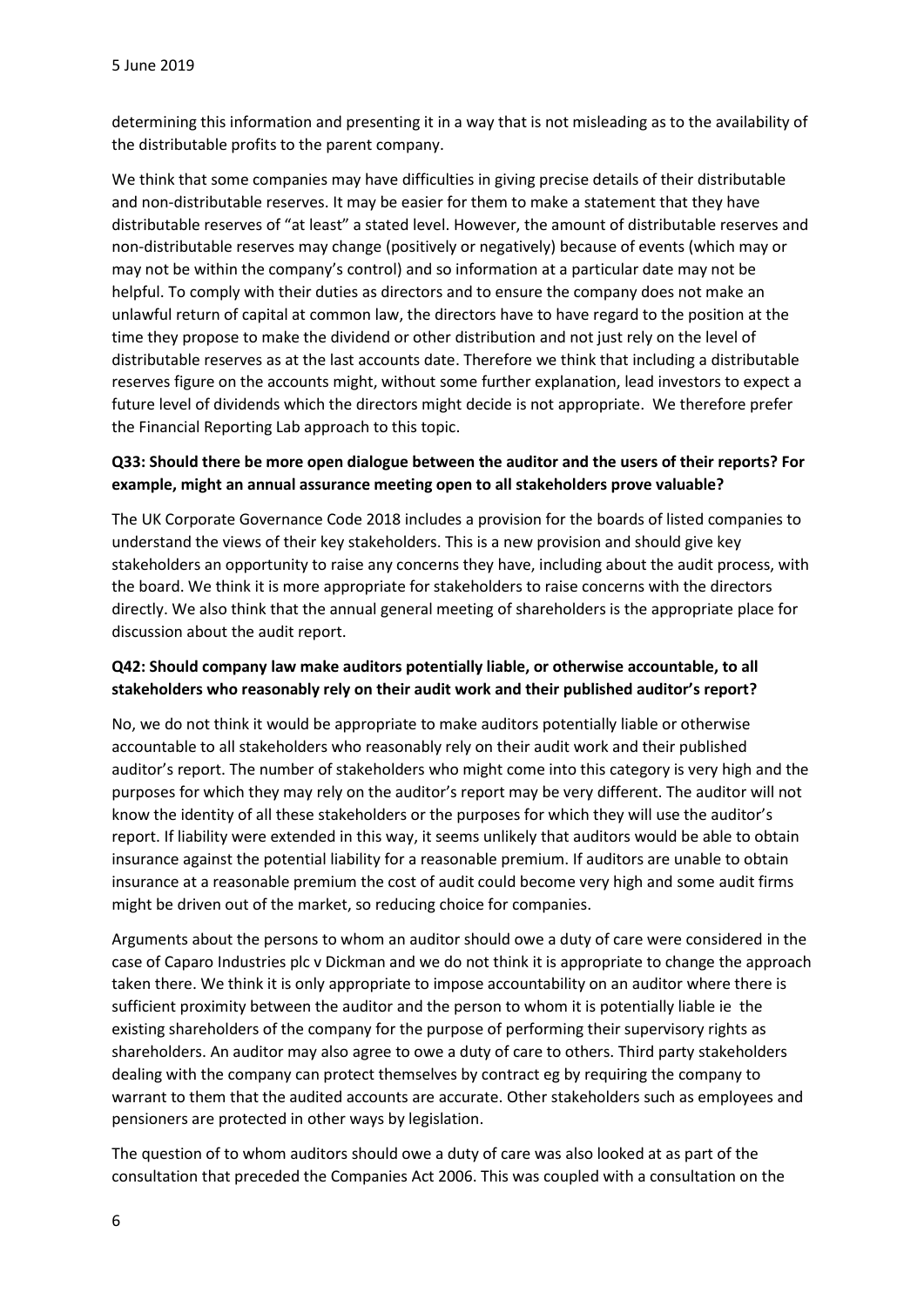right of an auditor to limit their liability. The Review concluded that it was not appropriate to extend the duty of care and that if any such extension were to be contemplated it would have important ramifications for the duties owed by other professionals and so should be the subject of a wide ranging analysis, possibly by the Law Commission. We believe that that is still true. The Companies Act did introduce provisions permitting contractual limitation of liability agreements. However, to our knowledge, given the views expressed by institutional investors about such agreements they are not used in practice.

We do not understand what is meant in paragraph 120 by the suggestion that "It may be important to distinguish between parties to whom auditors might be responsible and those to whom they may be liable for any failure; these need not be the same groups." The consultation does not explain what form this "responsibility" would take. In any case, we think there is a real risk that if some form of "responsibility" is imposed, particularly if imposed by statute, the auditor would be held liable to that person as a matter of tort law unless the statutory provision explicitly made it clear that this was not to be the case. If a statutory provision did make it clear that there was to be no liability, presumably the statute would also set out exactly what the result or penalty would be if the auditor did not meet its responsibility. It would need to be clear to the auditor what he or she would need to do to meet this responsibility.

### **Q52: Would interaction between shareholders and auditors outside the AGM be practical and/or desirable?**

We are concerned that the relationship between shareholders and directors should not be undermined by encouraging shareholders to raise concerns with auditors rather than with the directors or the audit committee. It is not clear to us what the purpose of a meeting outside the AGM would be or what shareholders might expect the result of such a meeting to be. Again, we are concerned that a small group of shareholders might be keen to use such meetings to demand more work on a particular area of interest to them but where the directors believe the cost would be disproportionate or inappropriate or not for the benefit of members as a whole. If shareholders with differing views attend such a meeting, how should an auditor respond? We think it is better for shareholders with concerns either to raise these at the AGM or with the board or audit committee. If such an idea is pursued, careful thought would need to be given to the mechanics of any such meetings. For example, would you need shareholders holding a certain minimum number or amount of shares to call such a meeting, what notice would be needed, how often could such a meeting be called, who would bear the costs of the meeting, who would decide where the meeting would be held?

# **Q53: How could shareholders express to auditors their ex ante anxieties to help shape the audit plan? Should shareholders approve planning materials for each audit, including scope and materiality?**

We believe that if shareholders have concerns about the audit plan they should raise these with the directors or audit committee. Directors have a duty to promote the success of the company for the benefit of its members as a whole. They must have regard, amongst other things, to the need to act fairly as between members of the company as well as the interests of stakeholders. Shareholders are not subject to such requirements to consider the interests of the company as a whole or to have regard to stakeholders' interests and a particular shareholder or group of shareholders could have concerns not shared by other shareholders.